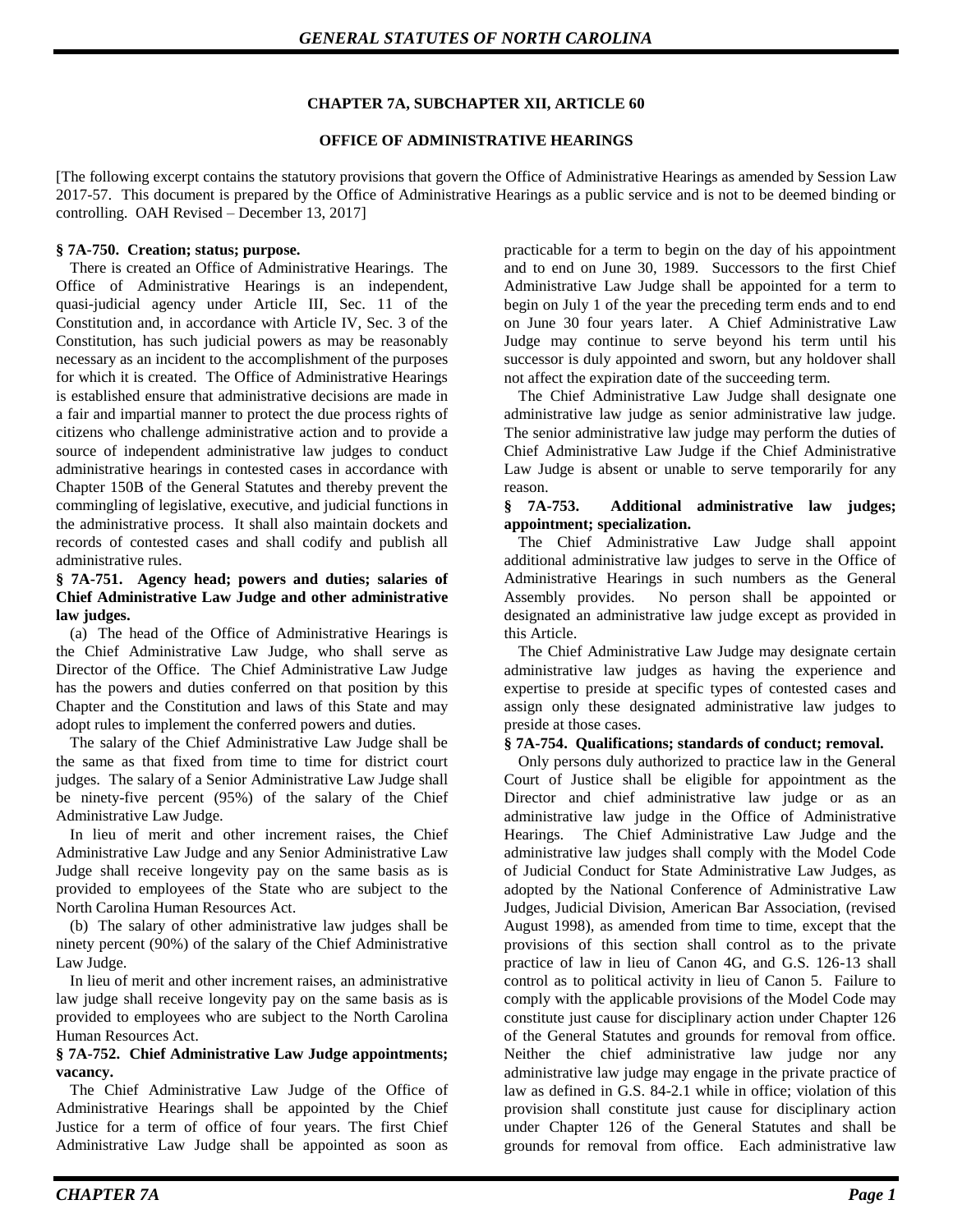judge shall take the oaths required by Chapter 11 of the General Statutes. An administrative law judge may be removed from office by the Director of the Office of Administrative Hearings for just cause, as that term is used in G.S. 126-35 and this section.

# **§ 7A-755. Expenses reimbursed.**

The Chief Administrative Law Judge of the Office of Administrative Hearings and all administrative law judges shall be reimbursed for travel and subsistence expenses at the rates allowed to State officers and employees by G.S. 138-6(a).

# **§ 7A-756. Power to administer oaths and issue subpoenas.**

The chief administrative law judge and all administrative law judges in the Office of Administrative Hearings may, in connection with any pending or potential contested case under Chapter 150B:

- (1) Administer oaths and affirmations;
- (2) Sign and issue subpoenas in the name of the Office of Administrative Hearings requiring attendance and giving of testimony by witnesses and the production of books, papers, and other documentary evidence; and
- (3) Apply to the General Court of Justice, Superior Court Division, for any order necessary to enforce the powers conferred in this Article.

### **§ 7A-757. Temporary administrative law judges; appointments; powers and standards; fees.**

When regularly appointed administrative law judges are unavailable, the Chief Administrative Law Judge of the Office of Administrative Hearings may contract with qualified individuals to serve as administrative law judges for specific assignments. A temporary administrative law judge shall have the same powers and adhere to the same standards as a regular administrative law judge in the conduct of a hearing. A temporary administrative law judge shall not be considered a State employee by virtue of this assignment, and shall be remunerated for his service at a rate not to exceed three hundred dollars (\$300.00) per day and shall be reimbursed for travel and subsistence expenses at the rate allowed to State officers and employees by G.S. 138-6(a). The Chief Administrative Law Judge may also designate a full-time State employee to serve as a temporary administrative law judge with the consent of the employee and his supervisor; however, the employee is not entitled to any additional pay for this service.

### **§ 7A-758. Availability of administrative law judge to exempt agencies.**

The Chief Administrative Law Judge of the Office of Administrative Hearings may, upon request of the head of the agency, provide an administrative law judge to preside at hearings of public bodies not otherwise authorized or required by statute to utilize an administrative law judge from the Office of Administrative Hearings including, but not limited to, State agencies exempt from the provisions of Chapter 150B, municipal corporations or other subdivisions of the State, and agencies of such subdivisions.

# **§ 7A-759. Role as deferral agency.**

(a) The Office of Administrative Hearings is designated to serve as the State's deferral agency for cases deferred by the Equal Employment Opportunity Commission to the Office of Administrative Hearings as provided in Section 706 of the Civil Rights Act of 1964, 42 U.S.C. § 2000e-5, the Age Discrimination in Employment Act, 29 U.S.C. § 621 et seq., and the Americans with Disabilities Act, 42 U.S.C. § 12101 et seq. for charges filed by State or local government employees covered under Chapter 126 of the General Statutes and shall have all of the powers and authority necessary to function as a deferral agency.

(b) The Chief Administrative Law Judge is authorized and directed to contract with the Equal Employment Opportunity Commission for the Office of Administrative Hearings to serve as a deferral agency and to establish and maintain a Civil Rights Division in the Office of Administrative Hearings to carry out the functions of a deferral agency.

(b1)As provided in the contract between the Office of Administrative Hearings and the Equal Employment Opportunity Commission, a deferred charge for purposes of 42 U.S.C. § 2000e-5(c) or (d) is a charge that is filed by a State or local government employee covered under Chapter 126 of the General Statutes and alleges an unlawful employment practice prohibited under that Chapter or any other State law. A deferred charge may be filed with either agency.

The date a deferred charge is filed with either agency is considered to be a commencement of proceedings under State law for purposes of 42 U.S.C. § 2000e-5(c) or (d). The filing of a deferred charge automatically tolls the time limit under G.S. 126-7.2, 126-35, 126-38, and 150B-23(f) and any other State law that sets a time limit for filing a contested case under Article 3 of Chapter 150B of the General Statutes alleging an unlawful employment practice. These time limits are tolled until the completion of the investigation and of any informal methods of resolution pursued pursuant to subsection (d) of this section.

(c) In investigating charges an employee of the Civil Rights Division of the Office of Administrative Hearings specifically designated by an order of the Chief Administrative Law Judge filed in the pending case may administer oaths and affirmations.

(c1) In investigating charges, an employee of the Civil Rights Division shall have access at reasonable times to State premises, records, and documents relevant to the charge and shall have the right to examine, photograph, and copy evidence. Any challenge to the Civil Rights Division to investigate the deferred charge shall not constitute grounds for denial or refusal to produce or allow access to the investigative evidence.

(d) Any charge not resolved by informal methods of conference, conciliation or persuasion may be heard as a contested case as provided in Article 3 of Chapter 150B of the General Statutes.

(e) An order entered by an administrative law judge after a contested case hearing on the merits of a deferred charge is a final agency decision and is binding on the parties. The administrative law judge may order whatever remedial action is appropriate to give full relief consistent with the requirements of federal statutes or regulations or State statutes or rules.

(f) In addition to the authority vested in G.S. 7A-756 and G.S. 150B-33, an administrative law judge may monitor